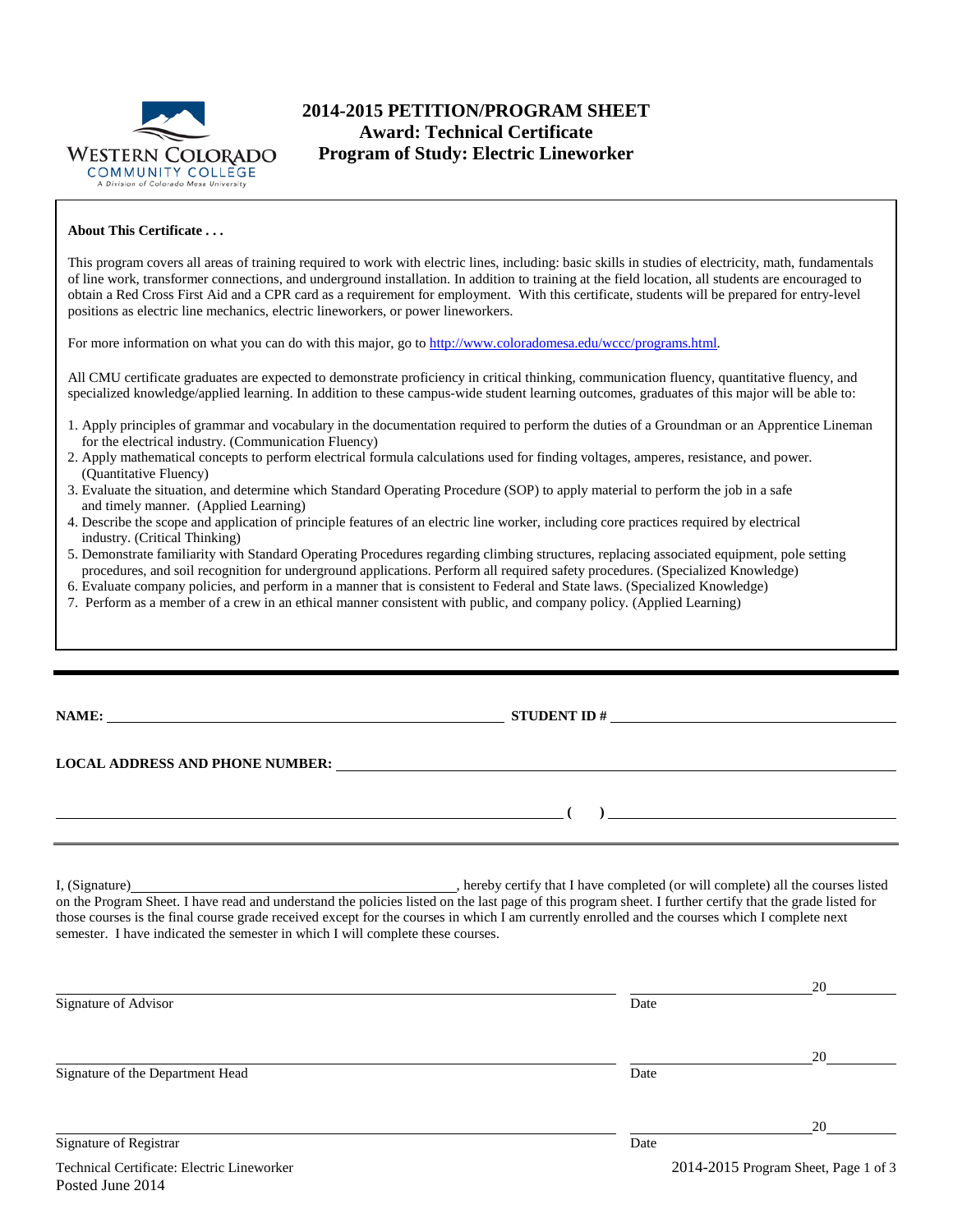#### **Students should work closely with a faculty advisor when selecting and scheduling courses prior to registration.**

Degree Requirements:

- 2.00 cumulative GPA or higher in all CMU coursework.
- Pre-collegiate courses (usually numbered below 100) cannot be used for graduation.
- A student must follow the CMU graduation requirements either from 1) the program sheet for the major in effect at the time the student officially declares a major; or 2) a program sheet for the major approved for a year subsequent to the year during which the student officially declares the major and is approved for the student by the department head. Because a program may have requirements specific to the degree, the student should check with the faculty advisor for additional criteria. It is the student's responsibility to be aware of, and follow, all requirements for the degree being pursued. Any exceptions or substitutions must be approved by the student's faculty advisor and Department Head.
- When filling out the program sheet a course can be used only once.
- See the "Undergraduate Graduation Requirements" in the catalog for additional graduation information.

| TECHNICAL CERTIFICATE: ELECTRIC LINEWORKER<br>(38 semester hours) |                                                                        |   |  | Course No Title         |                 |                                                   | Sem.hrs Grade Term/Trns     |  |
|-------------------------------------------------------------------|------------------------------------------------------------------------|---|--|-------------------------|-----------------|---------------------------------------------------|-----------------------------|--|
| Course No Title                                                   |                                                                        |   |  | Sem.hrs Grade Term/Trns | ELCL 132L       | Electrical Distribution Theory II                 |                             |  |
| <b>MATH 107</b><br>ELCL 120                                       | Career Mathematics<br><b>Fundamentals of Electricity</b>               | 4 |  |                         | <b>ELCL 137</b> | Lab<br><b>Advanced Electrical</b><br>Distribution | $\mathfrak{D}$              |  |
| <b>ELCL 125</b>                                                   | Job Training and Safety                                                | 2 |  |                         | ELCL 137L       | <b>Advanced Electrical</b>                        |                             |  |
| ELCL 131<br>ELCL 131L                                             | Electrical Distribution Theory I 4<br>Electrical Distribution Theory I |   |  |                         | ELCL 140        | Distribution Lab<br><b>Underground Procedure</b>  | $\overline{4}$<br>4         |  |
| ELCL 132                                                          | Lab<br>Electrical Distribution Theory II4                              |   |  |                         | ELCL 140L       | Underground Procedure Lab                         | 2                           |  |
|                                                                   |                                                                        |   |  |                         | ELCL 145        | <b>Hotline Procedures</b>                         |                             |  |
|                                                                   |                                                                        |   |  |                         |                 | ELCL 145L Hotline Procedures Lab                  | $\mathcal{D}_{\mathcal{L}}$ |  |

## **SUGGESTED COURSE SEQUENCING FOR THE TECHNICAL CERTIFICATE WITH A SPECIALIZATION IN ELECTRIC LINEWORKER**

This is a recommended sequence of course work. Certain courses may have prerequisites or are only offered during the Fall or Spring semesters. It is the student's responsibility to meet with the assigned advisor and check the 2 year course matrix on the Colorado Mesa website for course availability.

| <b>First Semester</b> |                                         | <b>Hours</b>   | <b>Second Semester</b> |                                         | <b>Hours</b>   |  |
|-----------------------|-----------------------------------------|----------------|------------------------|-----------------------------------------|----------------|--|
| <b>MATH 107</b>       | <b>Career Mathematics</b>               | 3              | ELCL 132               | Electrical Distribution Theory II       | 4              |  |
| <b>ELCL 120</b>       | <b>Fundamentals of Electricity</b>      | $\overline{4}$ | ELCL 132L              | Electrical Distribution Theory II Lab   | $\overline{2}$ |  |
| <b>ELCL 125</b>       | Job Training and Safety                 | 2              | ELCL 137               | <b>Advanced Electrical Distribution</b> | 2              |  |
| ELCL 131              | Electrical Distribution Theory I        | $\overline{4}$ | ELCL 137L              | Advanced Electrical Distribution Lab 4  |                |  |
| ELCL 131L             | <b>Electric Distribution Laboratory</b> | 4              | <b>ELCL 140</b>        | <b>Underground Procedures</b>           | 4              |  |
| ∗                     | <b>Standard First Aid/CPR</b>           | $\equiv$       | ELCL 140L              | <b>Underground Procedures Lab</b>       | 2              |  |
|                       |                                         | 17             | ELCL 145               | <b>Hotline Procedures</b>               |                |  |
|                       |                                         |                | ELCL 145L              | <b>Hotline Procedures Lab</b>           | $\overline{2}$ |  |
|                       |                                         |                |                        |                                         | 21             |  |

#### \***Special Requirements and Recommendations:**

a. Students will be encouraged to have current First Aid **and** CPR certification before they successfully complete the requirements of this program. This may achieved by any of the following: (1) holding current cards; (2) obtaining American Red Cross "Standard" or "Advanced" rating and American Heart Association or equivalent certification, or (3) successfully completing KINE 265 offered by Colorado Mesa University.

c. Additional expenses – Students will be required to purchase or have approximately \$1000.00 in tools and personal equipment. This does not include required textbooks or an adequate pair of work boots. These costs may vary with student needs and brand or quality of tools or equipment purchased. All safety glasses must meet the minimum industry safety standard of Z-87 with side shields.